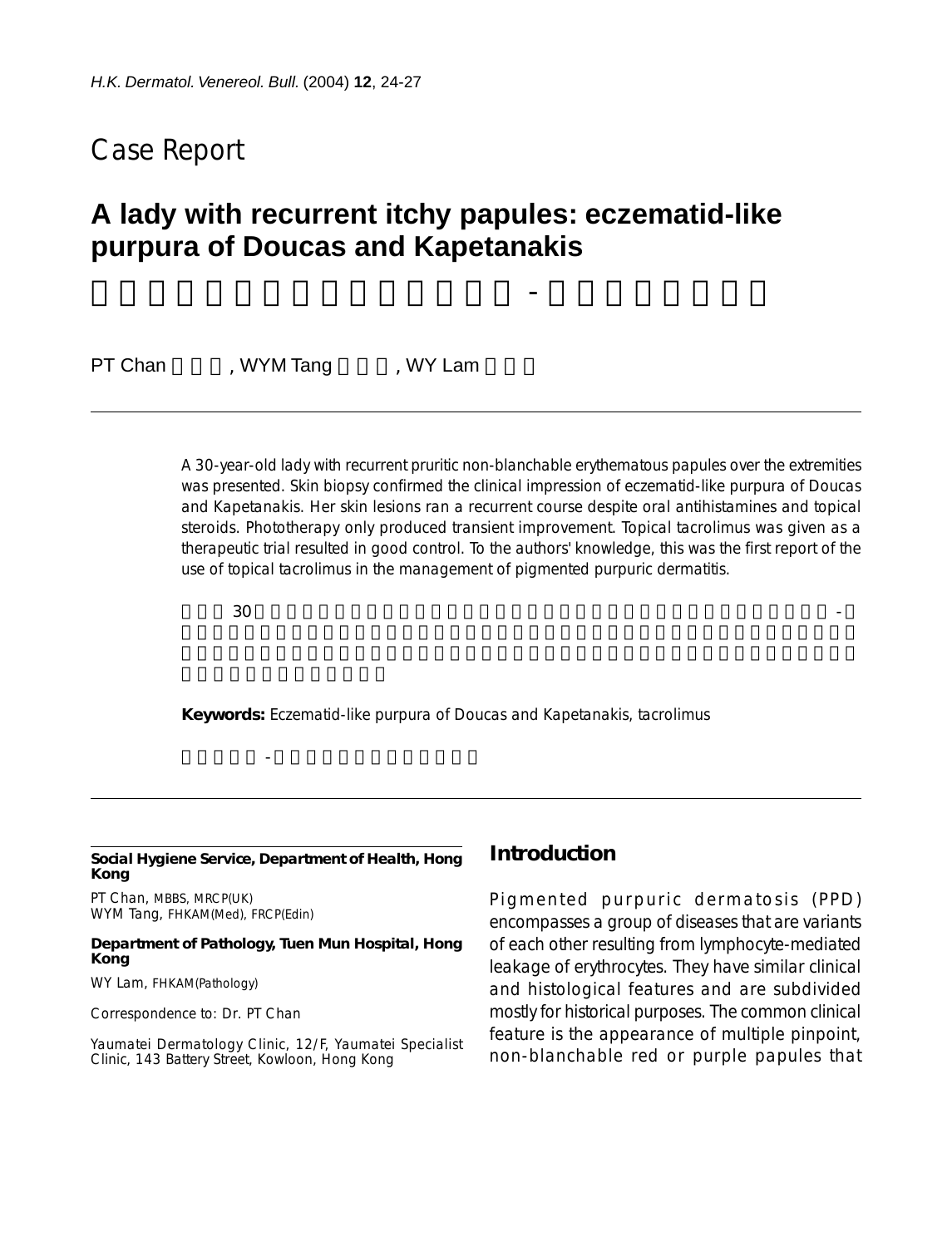resemble cayenne pepper spots. Clinical types of PPD include Schamberg's disease, purpura annularis telangiectoides of Majocchi, lichenoid purpura of Gougerot and Blum, lichen aureus and eczematid-like purpura of Doucas and Kapetanakis. The following is a report of the last subtype occurring in a young lady.

**Case report**

A 30-year-old lady developed recurrent itchy erythematous papules over her limbs for eight years. Her lower limbs were more severely affected than the upper limbs. The skin lesions were exacerbated in windy weather and healed with postinflammatory hyperpigmentation. She denied the use of cosmetic and hair dye, but occasionally, she used sunscreen products and nail polish. She had been treated with 1% hydrocortisone cream and cetirizine but the lesions were still recurrent. She had history of thyrotoxicosis in the past that was treated with anti-thyroid drugs. There was no history of atopy. Physical examination revealed multiple erythematous non-blanchable papules, affecting mostly the lower limbs. Postinflammatory hyperpigmentation was present (Figures 1 & 2). Her nails and buccal mucosa were normal. The clinical differential diagnosis included PPD, leucocytoclastic vasculitis, purpuric contact dermatitis, and lichen planus. Thrombocytopenic purpura and Waldenstrom's macroglobulinaemia could also give rise to purpuric lesions, but usually, they were not itchy.

Blood tests including complete blood picture, immunoglobulin pattern, plasma protein electrophoresis, liver and renal function tests were normal. Her antinuclear factor titre was 1:80 and anti-extractable nuclear antibody was negative. Patch testing with European standard series was negative. She was given various topical steroid and oral antihistamine but the response was unsatisfactory. Skin biopsy of a lesion was performed. The histopathology showed a superficial perivascular infiltrate of lymphocytes and extravasation of erythrocytes. Siderophages and eosinophils were focally seen. There were also focal exocytosis, spongiosis and overlying parakeratotic mount. The epidermis was mildly atrophic and papillary dermis was sclerotic. There



**Figure 1.** Erythematous lesions with postinflammatory hyperpigmentation over both shins.



**Figure 2.** Close up skin lesions showing the erythematous papules. They are non-blanchable.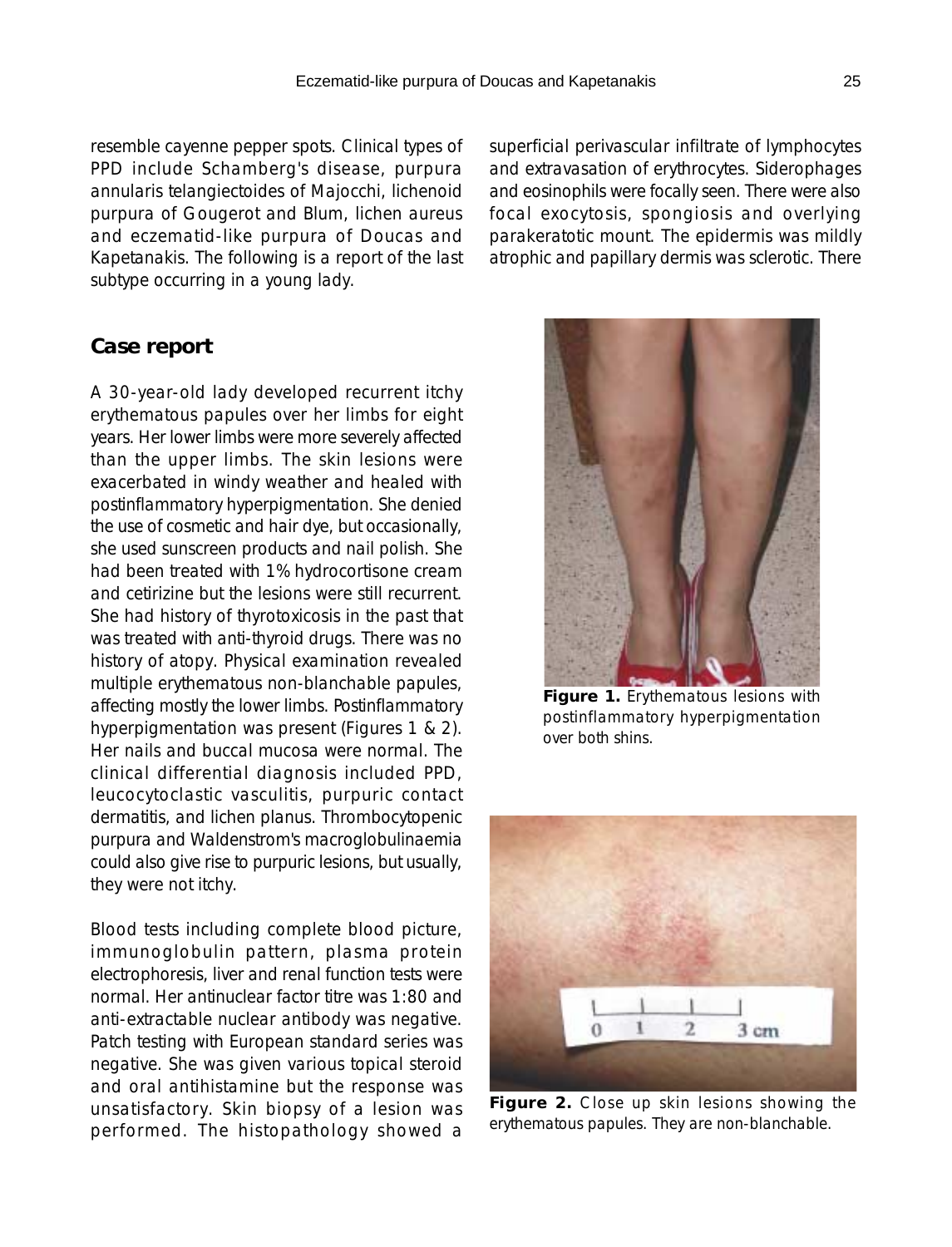was no amyloid, fungi nor vasculitis. The histopathologic features were consistant with PPD, Doucas and Kapetanakis type (Figure 3).

She was then treated with two courses of narrow band ultraviolet B. Although remission could be attained, it only lasted three to four months. She was then given a therapeutic trial of topical 0.03% tacrolimus ointment for two months and her skin lesions slowly improved and remained in good control.

## **Discussion**

Eczematid-like purpura of Doucas and Kapetanakis was first described in 1953. It was also called itchy purpura of Loewenthal or disseminated pruriginous angiodermatitis.<sup>1</sup> It differs from other PPD in that pruritus is common. Although different types of PPD have minor clinical differences, they are considered as different manifestations of the same disease process.

The pathogenesis of PPD is largely unknown, but physical factors, drugs and immune mechanism have been postulated to be involved. Aneurysmal dilatation of terminal capillaries have been shown by means of capillary microscopy and it is postulated that rupture of the capillaries results in purpura.2 Besides, perforator vein incompetence has been reported to be present in cases of lichen aureus and it is postulated that the resultant rise in venous pressure may be important in purpura formation.3 Drugs that can precipitate PPD include carbromal, meprobamate, diuretics, ampicillin, non-steroidal anti-inflammatory drugs, acetaminophen, glipizide, medroxyprogesterone acetate and thiamine. Recently, infliximab was implicated in a patient who received the infusion for treating her psoriasis.<sup>4</sup> These drugs may act as haptens in stimulating the immune response. Although immunoglobulin and complement are present in blood vessels, frank vasculitic changes are absent. The importance of cellular immunity is suggested by immunohistochemical microscopic study.5 The cellular infiltrates in Schamberg's disease are predominantly CD3 and CD4 positive lymphocytes and CD1a positive dendritic cells. These two groups of cells often form clusters. A few CD36 positive dendritic cells are scattered around the blood vessels in papillary dermis. A similar picture can be seen in skin diseases that are presumed to occur through cellular mediated immunity, such as lichen planus, graft versus host disease and contact dermatitis. Moreover, upregulation of intercellular adhesion molecule-1 in dendritic cells, keratinocytes and endothelial cells and lymphocyte function associated antigen-1 in infiltrating cells are present. These may be important in regulating the traffic of inflammatory cells to skin.



**Figure 3.** Histology slide that shows superficial perivascular lymphocytic infiltrate, focal spongiosis and small parakeratotic mount. (By courtesy of WY Lam and KC Lee, Department of Pathology, Tuen Mun Hospital and Queen Elizabeth Hospital respectively)